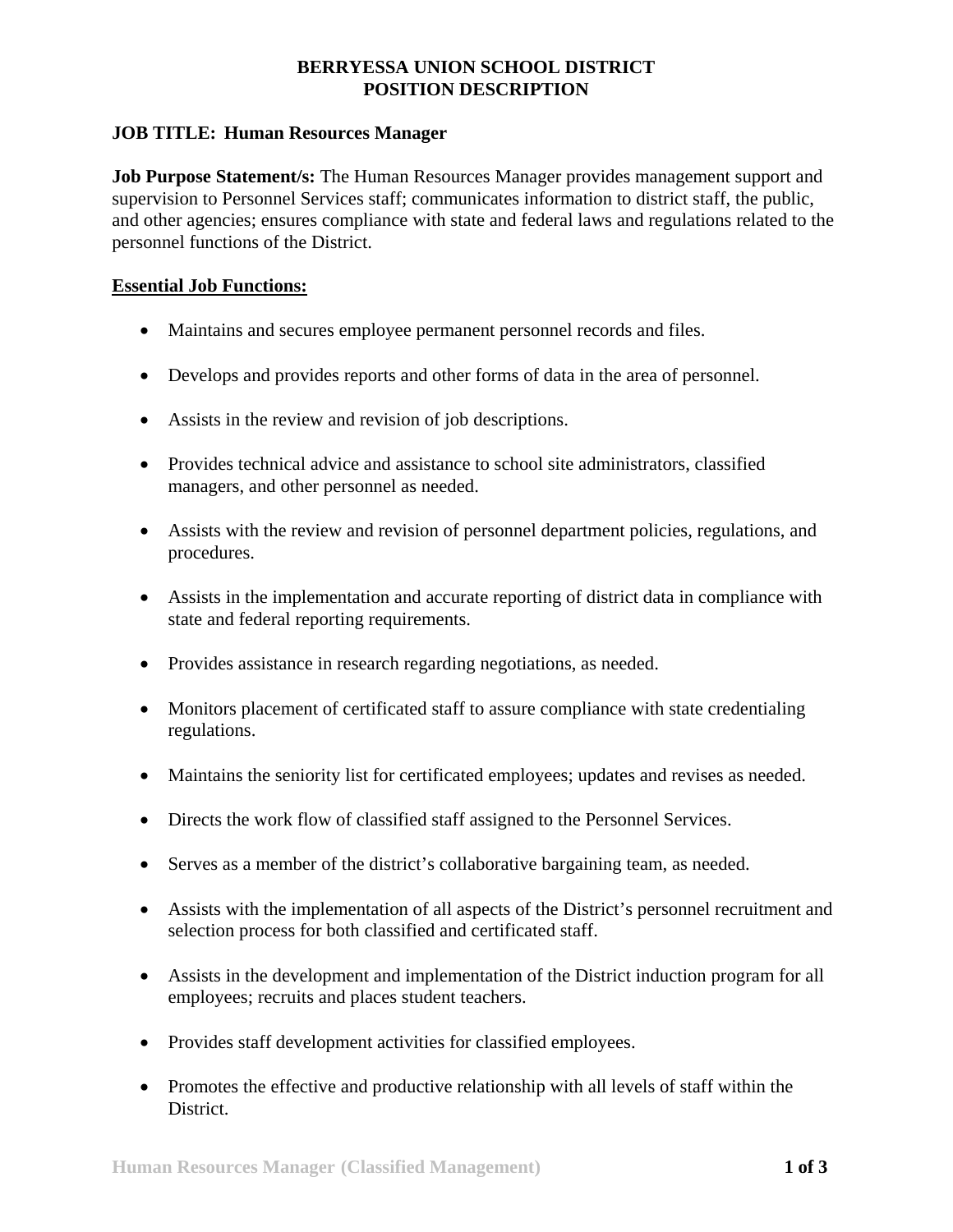## **BERRYESSA UNION SCHOOL DISTRICT POSITION DESCRIPTION**

## **JOB TITLE: Human Resources Manager**

- Analyzes previous training and work experience of new employees and recommends salary placement.
- Represents the District on various local, regional, and state committees on an as needed basis.

### **Other Job Functions:**

- Ensures the District's compliance with State and Federal laws and regulations.
- Works collaboratively with other divisions and departments to meet District goals and ensure alignment of program, services and operations.
- Coordinates special projects and performs other duties as assigned.
- Attends and participates in Personnel Services meetings and pertinent district, county and state workshops and meetings.
- Stays current with human resources research and materials through a variety of activities.
- Prepares administrative reports as required.

### **Job Requirements - Qualifications:**

### **Education and Experience Requirements:**

- BA Degree or equivalent combination of experience and education.
- Prior job related experience in the area of human resources and personnel services, preferably in a public school district or related public setting with increasing responsibility.

### **Skills, Knowledge, Abilities, and/or Physical Required:**

- Skills to effectively lead and organize; make decisions; function effectively in highpressure situations; to operate PC applications including the District's standards: Windows, Microsoft Office applications, and telecommunications (e-mail, intra/internet, etc.); to use the English language in both written and verbal form to exchange information and make presentations, and read a variety of documents; multilingual skills desirable.
- Knowledge of principles, goals, objectives, methods and strategies of human resources management, fiscal and legal aspects of public education; procedures, methods, best practices, techniques and strategies related to the administration and operation of human